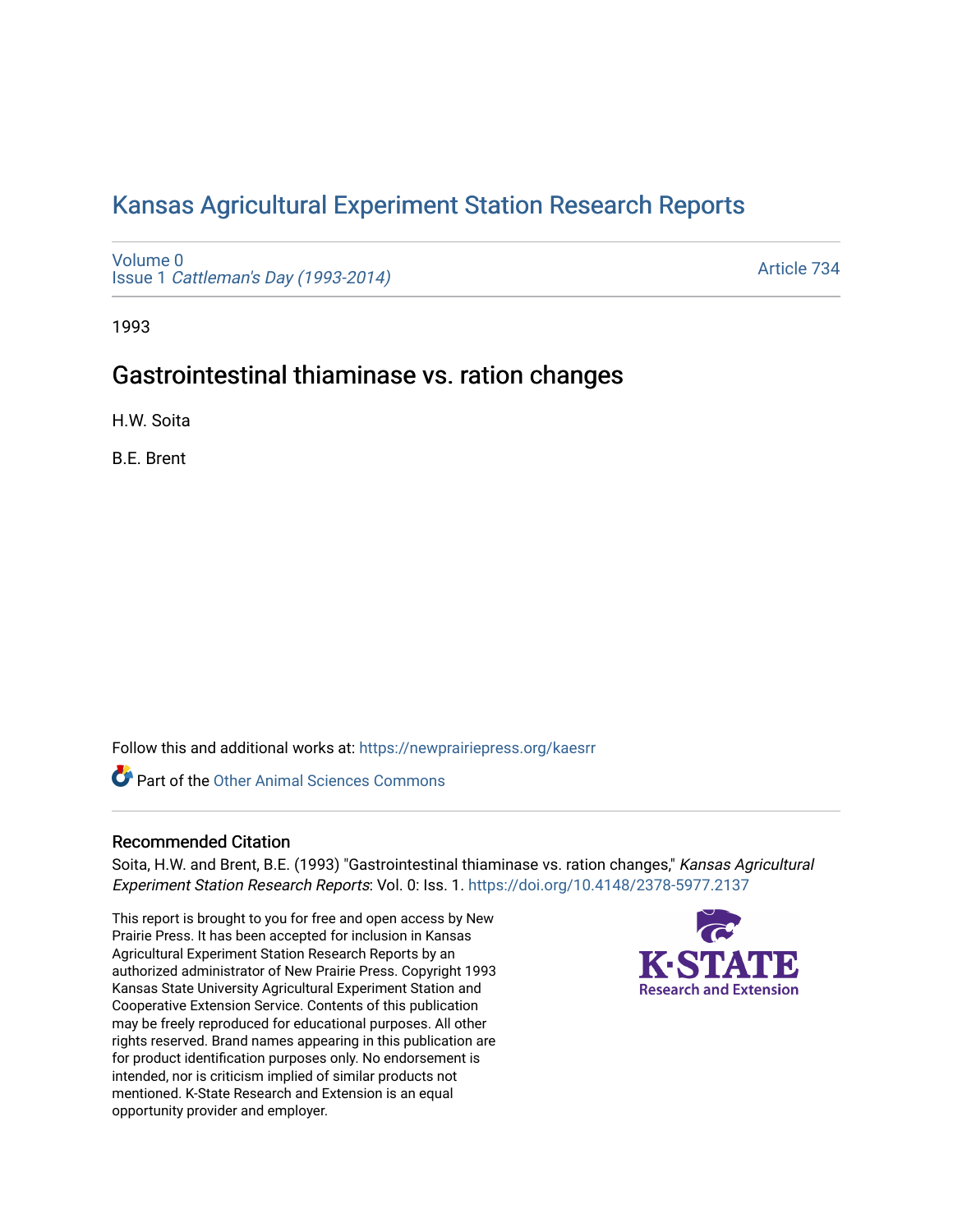## Gastrointestinal thiaminase vs. ration changes

### Abstract

High levels of the thiamin-destroying enzyme, thiaminase I, were found in the feces of 3 of 50 apparently healthy dairy cows. All high fecal thiaminase I levels returned to normal within 3 weeks, indicating that thiaminase I occurs in "spikes" rather than continuing at elevated levels. All cows sampled had some thiaminase I, but the upper end of the "normal" range in feces was about 3.5 [4mol/min/l. Thiaminase I levels were higher in the first than in subsequent lactations. When spikes in thiaminase I activity occurred, they were concentrated within about 20 days of calving and of the associated change to a high concentrate diet. Lactating cows fed a high concentrate post-calving diet had more thiaminase I than prepartum cows fed a lower energy diet.

## Keywords

Cattlemen's Day, 1993; Kansas Agricultural Experiment Station contribution; no. 93-318-S; Report of progress (Kansas State University. Agricultural Experiment Station and Cooperative Extension Service); 678; Beef; Polioencephalomalacia; Thiamin; Thiaminase

## Creative Commons License



This work is licensed under a [Creative Commons Attribution 4.0 License](https://creativecommons.org/licenses/by/4.0/).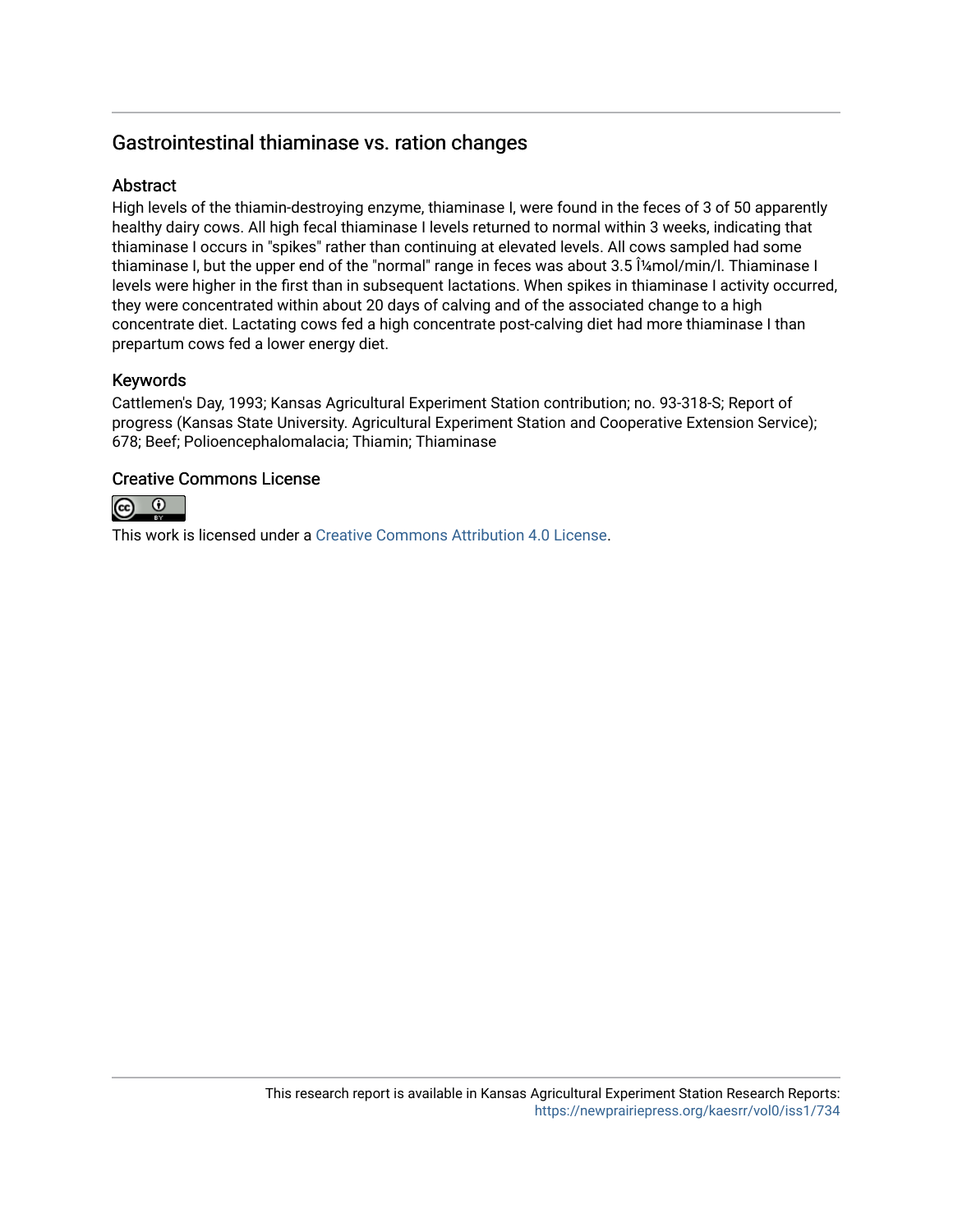#### **GASTROINTESTINAL THIAMINASE VS. RATION CHANGES**

#### *H. W. Soita and B. E. Brent*

#### **Summary**

High levels of the thiamin-destroying enzyme, thiaminase I, were found in the feces of 3 of 50 apparently healthy dairy cows. All high fecal thiaminase I levels returned to normal within 3 weeks, indicating that thiaminase I occurs in "spikes" rather than continuing at elevated levels. All cows sampled had some thiaminase I, but the upper end of the "normal" range in feces was about 3.5 µmol/min/l. Thiaminase I levels were higher in the first than in subsequent lactations. When spikes in thiaminase I activity occurred, they were concentrated within about 20 days of calving and of the associated change to a high concentrate diet. Lactating cows fed a high concentrate post-calving diet had more thiaminase I than prepartum cows fed a lower energy diet.

(Key Words: Polioencephalomalacia, Thiamin, Thiaminase.)

#### **Introduction**

Polioencephalomalacia is a central nervous disorder in ruminants. Affected animals respond rapidly to large thiamin injections even though thiamin intake and ruminal thiamin synthesis should be more than adequate. Although other factors are involved, the main cause appears to be microbial synthesis in the gastrointestinal tract of an enzyme that destroys thiamin. That enzyme, designated thiaminase I, splits the thiamin molecule between its two rings and substitutes a nitrogen-containing base (cosubstrate) for thiazole. Thus, for thiamin to be destroyed, three factors must be present; thiaminase I, thiamin (the primary substrate), and the cosubstrate. British researchers have shown that fecal thiaminase can serve as a

marker for the presence of thiaminase in the gastrointestinal tract and also that high levels of fecal thiaminase may be present in apparently healthy animals. Little is known as to whether or not those high levels persist. Hayes and Brent (KSU Cattlemen's Day, 1989) found a high level of fecal thiaminase I in a substantial number of feedlot cattle and suggested that polioencephalomalicia failed to develop because the appropriate co-enzyme was not present.

Several researchers have suggested that high levels of thiaminase I develop in response to ration changes. Dairy cattle offer a unique opportunity to study thiaminase because they are switched from a high roughage diet to a high energy diet at each calving.

#### **Experimental Procedures**

In our first experiment, fecal thiaminase was measured in 50 dairy cows that were from 8 to 139 days in milk. Three cows were found with fecal thiaminase levels above 3.5 µmol/min/l. Those cows were resampled weekly for 4 weeks. At the end of 4 weeks, all cows were re-sampled.

In a second experiment, five dairy cows were selected at random and sampled while on their precalving diet (roughage plus 14 lb/hd/day of concentrate) for 3 weeks prior to calving. At calving, the cows were switched to roughage plus 32 lb/hd/day of concentrate and were sampled weekly for an additional 3 weeks.

Fecal samples were diluted 1:1 with distilled water, and strained through cheesecloth,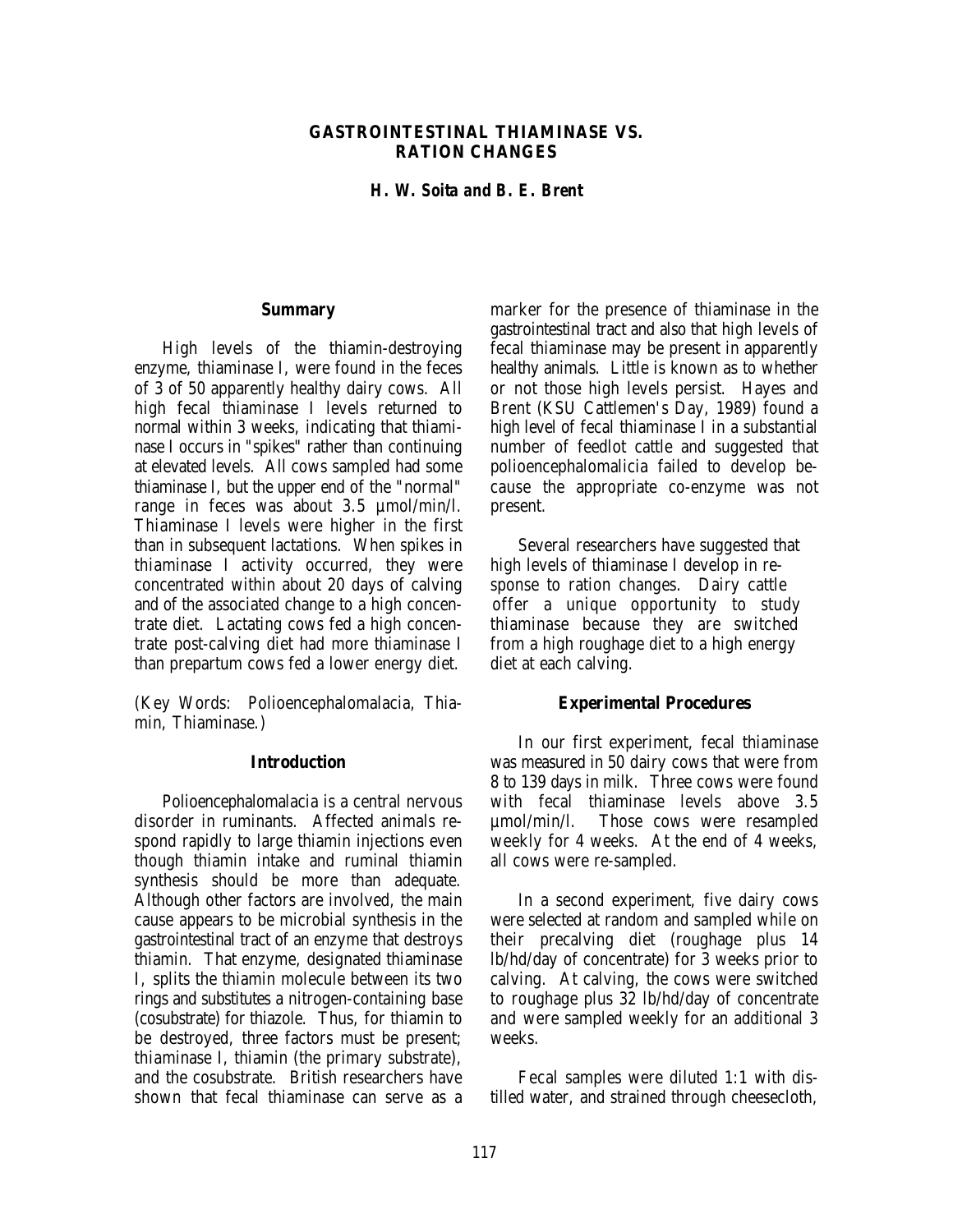and the resulting solution was assayed for thiaminase I. Each assay included a small amount of radioactive thiamin (labeled in carbon 1 of the thiazole ring), excess nonradioactive thiamin, and aniline as a cosubstrate. As radioactive thiamin was decomposed, its radioactivity was extracted into ethyl acetate. Activity was expressed as micromols of thiaminase destroyed per minute per liter of fresh feces (µmol/min/l). All samples that showed high levels of thiaminase were reassayed without aniline to confirm that the thiamin was being decomposed by thiaminase I and not by simple chemical activity.

#### **Results and Discussion**

Thiaminase I has been present in the feces of all cattle feces we have assayed. However, the levels are normally low. We defined the upper limit of normal thiaminase I activity as the point at which samples exceeded the cumulative average plus two standard deviations. That technique estimated 3.5 µmol/min/l as the upper normal thiaminase level.

In the first experiment, three animals were found with thiaminase I levels greater than 3.5 µmol/min/l. When reassayed at weekly intervals, all had returned to normal levels before the third weekly sample (Figure 1). That strongly suggests that when an animal has a high level of gastrointestinal thiaminase, the problem persists for a relatively short time. This may help explain why very few animals develop polioencephalomalacia, even though thiaminase I is high. When the entire group of 50 cows was reassayed 4 weeks after the initial assay, no abnormally high thiaminase I levels were found.

When the dairy cows calved, their concentrate intake was increased from 14 to 32 lb/hd/day. Figure 2 shows the relationship between thiaminase levels and days after the concentrate increase. The three highest thiaminase values were within 20 days after calving. We have previously observed that polioencephalomalacia is most likely about 3 weeks after a ration change. Our data suggest that thiaminase production in the gastrointestinal tract may coincide with adaptation to a new diet.

Figure 3 shows the relationship between thiaminase I activity and lactation number. Thiaminase levels were higher  $(P<.05)$  during the first lactation than subsequent lactations. Cows in the first lactation are experiencing their first substantial ration change. Behavioral and/or physiological differences between the first and subsequent calvings may account for differences in thiaminase levels.

Results of the second experiment are shown in Figure 4. Mean thiaminase I activity was lower ( $P<.05$ ) on the precalving diet (14 lb/hd/day concentrate) than on the postcalving diet (32 lb/hd/day concentrate). The highest thiaminase I level in this experiment was 4.1 µmol/min/l. The absence of thiaminase I spikes like those seen in the first experiment is not surprising because we were sampling only 5 cows, and high thiaminase levels were observed in only 3 cows out of 50 in the first experiment.

The effect of thiaminase spikes on animal performance is unknown and will be difficult to measure. Few animals are affected, and the performance depression, if it occurs, is probably transitory. Thiaminase I in feces may not mean that the thiamin status of the animal is severely compromised, because a cosubstrate must be present for thiamin to be destroyed. However, the presence of fecal thiaminase I casts doubt on the presumption that thiamin is always adequate in ruminants.